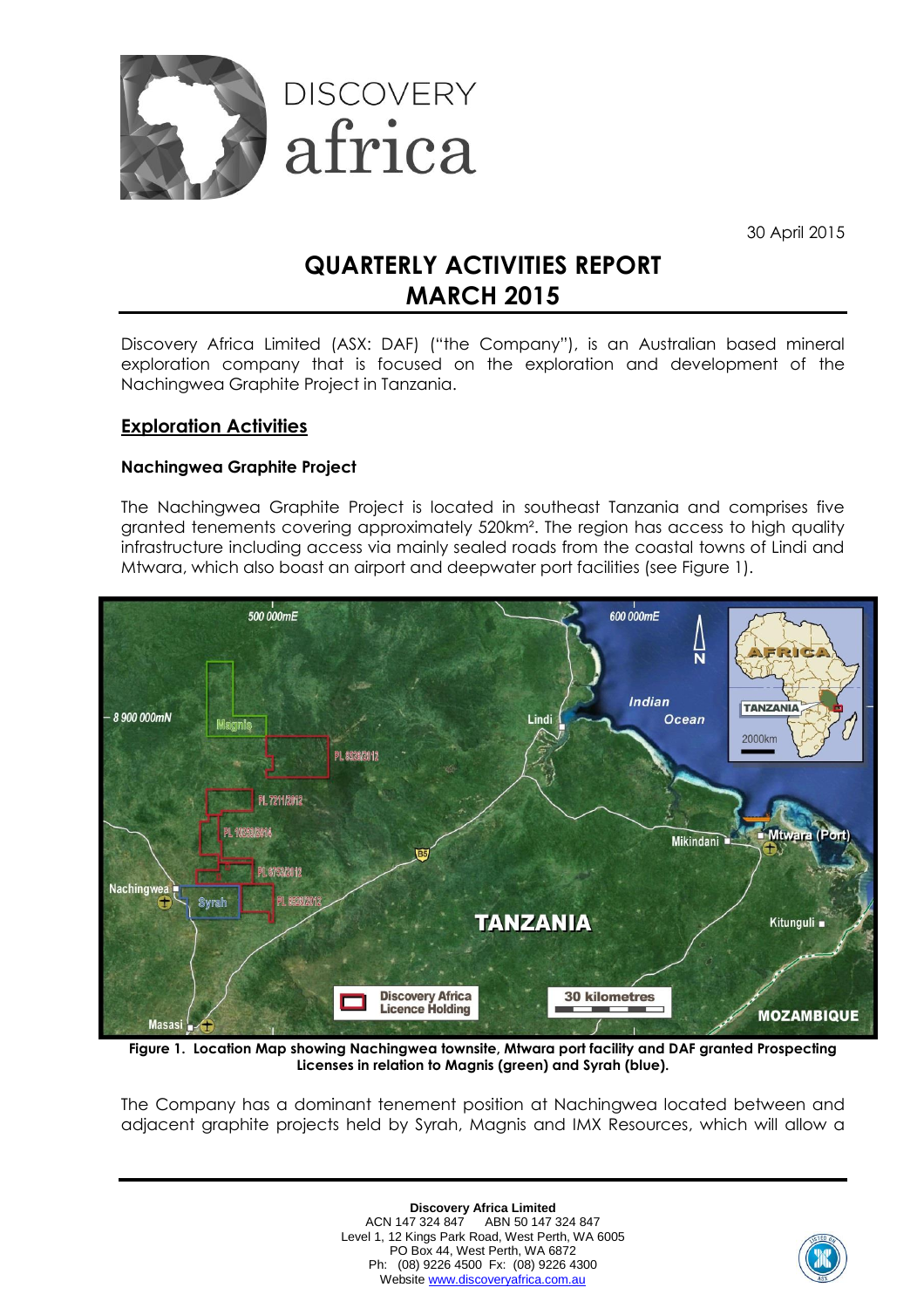

consolidated approach to exploration of the entire project area and cements DAF's position as an emerging graphite explorer in Tanzania;

The Project substantially overlays the graphite prospective Mozambique Mobile Belt, with graphitic schist located both within and surrounding the Project. The prospect areas within the project tenements are highly prospective for graphite mineralisation, including outcrops of graphitic schist identified at numerous localities. At the Injaa Hill prospect area, outcrops of graphitic schist have been mapped by the Geological Survey of Tanzania.

#### **Other Projects**

The Kitgum Graphite Project, located in northern Uganda, now comprises Exploration Licence 1173 (EL1173). The Company is continuing due diligence enquiries to review legal and technical data on EL1173 to determine the Company's status of the exploration licence.

The Company is continuing to investigate the decisions and actions of its former directors in entering into an MOU and HOA, and the significant expenditure of Company funds on the Brandberg Lithium Project in Namibia.

#### **Corporate**

The Company lodged its Half-Yearly Report to shareholders on 16 March 2015.

#### **Other Matters**

The Company previously announced that it had commenced Federal Court Proceedings seeking final relief against Kevin Nicol and Danie van den Bergh, two of the previous directors of Discovery Africa Limited, in the form of damages and equitable compensation for breaches of Common Law and Statutory duties owed to the Company.

The Company has recently added additional parties to the Federal Court Proceedings.

#### **Key Objectives for June 2015 Quarter**

- The Company will consider its strategy at the Nachingwea Graphite Project to ensure it enhances and increases the overall value proposition of the Company;
- $\blacktriangleright$  The Company will continue to review its strategic options over the remaining projects; and
- The Company will consider new project opportunities to enhance the Discovery Africa project portfolio.

**ENDS**